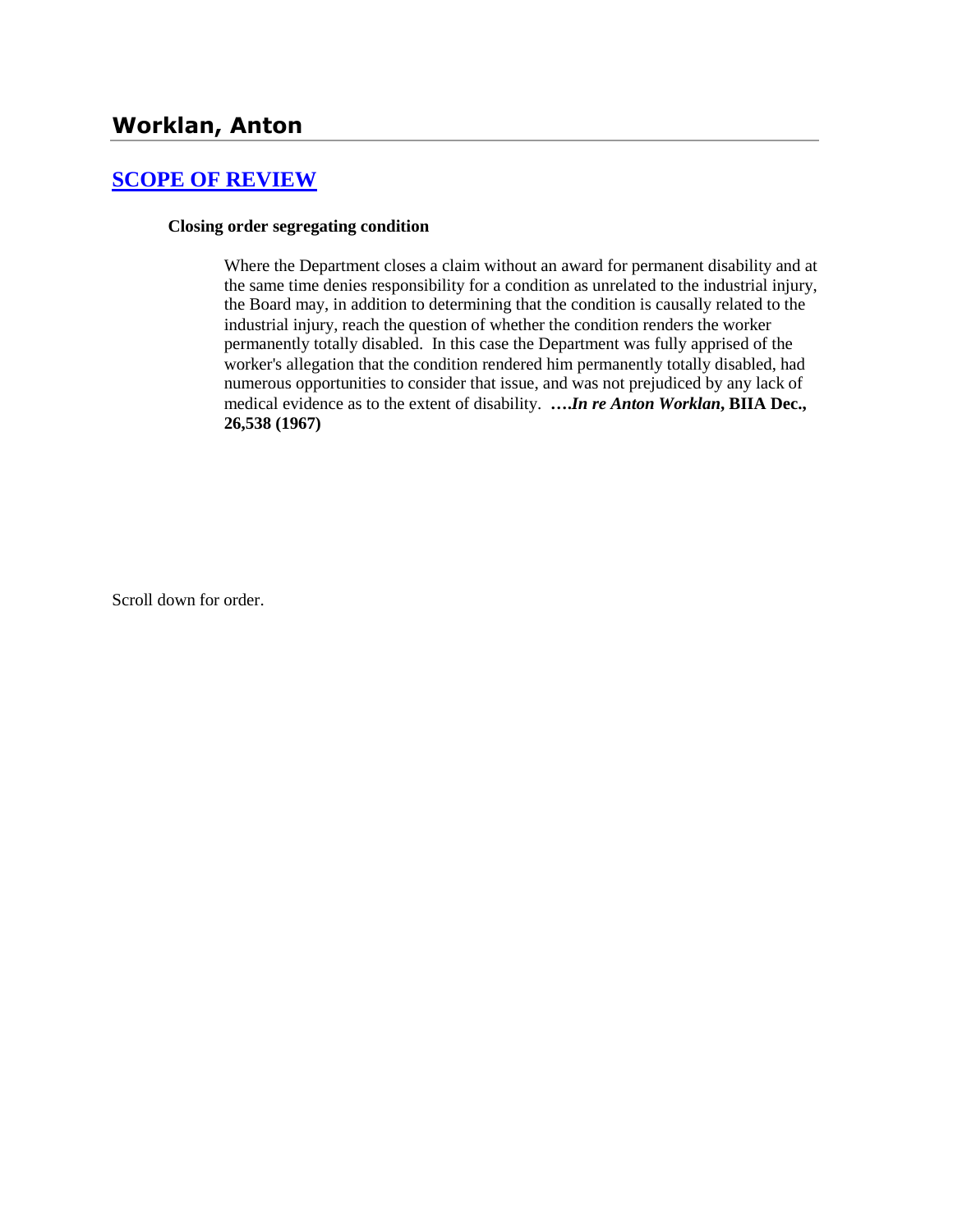#### **BEFORE THE BOARD OF INDUSTRIAL INSURANCE APPEALS STATE OF WASHINGTON**

# **IN RE: ANTON E. WORKLAN ) DOCKET NO. 26,538**

**CLAIM NO. F-101066 ) DECISION AND ORDER**

APPEARANCES:

Claimant, Anton E. Worklan, by Walthew, Warner & Keefe, per Robert H. Thompson

Employer, Olympic Hotel, None

Department of Labor and Industries, by The Attorney General, per Norman W. Cohen, Gosta Dagg, and William J. VanNatter, Assistants

**)**

Appeal filed by the claimant, Anton E. Worklan, on May 10, 1966, from an order of the Supervisor of Industrial Insurance, dated April 28, 1966, closing this claim with no award for permanent disability, and segregating and denying responsibility for a condition of the right breast, a carcinoma, alleged to be unrelated to the injury for which the claim had been allowed. **REVERSED AND REMANDED**.

# **DECISION**

This claim for benefits under the Workmen's Compensation Act was allowed by the Department of Labor and Industries for an injury the claimant sustained on April 30, 1963, when he fell and struck his right breast on a lettuce crate. The claim was first closed in November of 1963 with no award for permanent disability. On January 27, 1965, the claimant filed an application to reopen his claim for aggravation of condition. On February 5, 1965, the claim was reopened effective December 12, 1964, for treatment only, and effective January 12, 1965, for authorized treatment, including surgery, described as a radical right mastectomy, which had been performed on January 13, 1965, for removal of the cancerous tissue from the claimant's right breast.

On July 6, 1965, the claim was closed by an order of the Supervisor of Industrial Insurance, reading in pertinent part as follows:

> "WHEREAS, this claim has been allowed for a contusion of the right breast;

> WHEREAS, the contusion requires no further treatment and has left no residual permanent partial disability;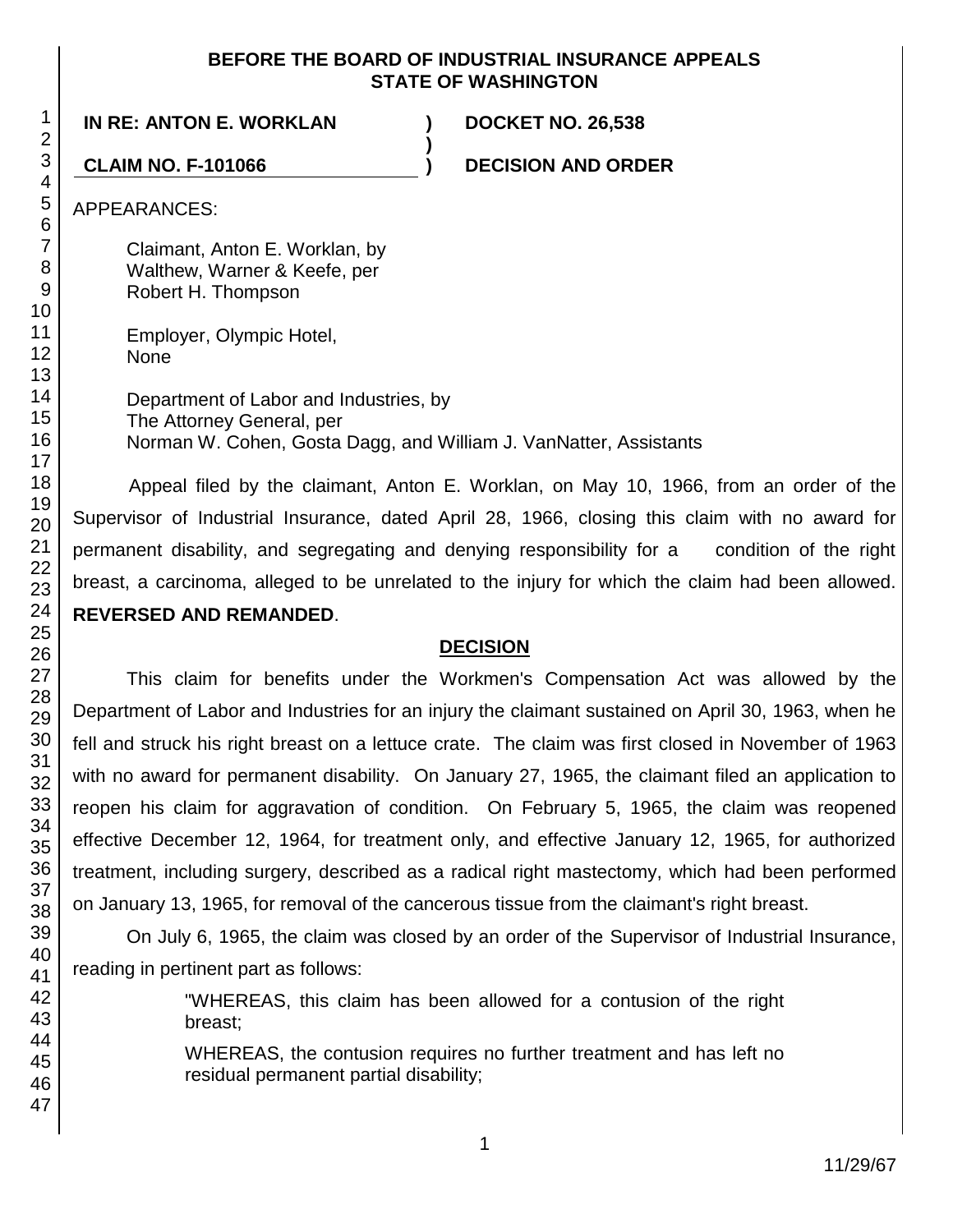| 1<br>$\overline{2}$<br>3                     | IT IS THEREFORE ORDERED that the claim is hereby closed with time<br>loss compensation as paid to May 11, 1965 Inc. and no permanent<br>partial disability.                                                                                                                                                                                                                                                                                                                                                                                        |
|----------------------------------------------|----------------------------------------------------------------------------------------------------------------------------------------------------------------------------------------------------------------------------------------------------------------------------------------------------------------------------------------------------------------------------------------------------------------------------------------------------------------------------------------------------------------------------------------------------|
| 4<br>5<br>$\,6$<br>$\overline{7}$            | Treatment of the unrelated condition involving the right breast is not the<br>Department's responsibility."<br>(Emphasis added)                                                                                                                                                                                                                                                                                                                                                                                                                    |
| 8<br>9                                       | Following the claimant's appeal from this order, which was received by this Board on August 23,                                                                                                                                                                                                                                                                                                                                                                                                                                                    |
| 10                                           | 1965, the Department reassumed jurisdiction of the claim by an order of the Supervisor dated                                                                                                                                                                                                                                                                                                                                                                                                                                                       |
| 11<br>12                                     | September 17, 1965, holding the prior order closing the claim in abeyance. This order, reassuming                                                                                                                                                                                                                                                                                                                                                                                                                                                  |
| 13                                           | jurisdiction of the claim, was entered pursuant to RCW 51.52.060, which provides in part:                                                                                                                                                                                                                                                                                                                                                                                                                                                          |
| 14<br>15<br>16<br>17<br>18<br>19<br>20<br>21 | "that the department, either within the time limited for appeal, or within<br>thirty days after receiving a notice of appeal, may modify, reverse or<br>change any order, decision, or award, or may hold any such order,<br>decision, or award in abeyance pending further investigation in light of<br>the allegations of the notice of appeal, and the board shall thereupon<br>deny the appeal, without prejudice to the appellant's right to appeal from<br>any subsequent determinative order issued by the department."<br>(Emphasis added) |
| 22<br>23<br>24                               | After further consideration of the claim by the department, it was again closed, on April 28, 1966, by                                                                                                                                                                                                                                                                                                                                                                                                                                             |
| 25<br>26                                     | an order reading as follows:                                                                                                                                                                                                                                                                                                                                                                                                                                                                                                                       |
| 27<br>28<br>29<br>30                         | "WHEREAS, the Department did by Order of July 6, 1965 deny<br>responsibility for an unrelated condition of the right breast, and did by<br>same order close the above claim, and further consideration has been<br>made, and                                                                                                                                                                                                                                                                                                                       |
| 31<br>32<br>33                               | WHEREAS, the further consideration consisted of additional medical<br>opinion which discloses that the carcinoma of the right breast is not due<br>to the injury for which this claim was filed;                                                                                                                                                                                                                                                                                                                                                   |
| 34<br>35<br>36<br>37                         | IS THEREFORE ORDERED that the Department does hereby<br>IT<br>adhere to the aforesaid order, and the claim shall remain closed<br>thereto."<br>pursuant                                                                                                                                                                                                                                                                                                                                                                                            |
| 38<br>39                                     | The claimant again filed a notice of appeal with this Board in which he alleged that the development                                                                                                                                                                                                                                                                                                                                                                                                                                               |
| 40                                           | of his cancerous condition, and the surgery necessarily required therefor, was causally related to                                                                                                                                                                                                                                                                                                                                                                                                                                                 |
| 41<br>42                                     | his injury and, further, that he had become permanently and totally disabled as a result of disability                                                                                                                                                                                                                                                                                                                                                                                                                                             |
| 43                                           | attributable to this condition. At the hearings that were held to permit the parties to present their                                                                                                                                                                                                                                                                                                                                                                                                                                              |
| 44<br>45                                     | evidence on the issues raised by the notice of appeal from the Supervisor's order, the claimant,                                                                                                                                                                                                                                                                                                                                                                                                                                                   |
| 46<br>47                                     | without objection from the Department, produced evidence in support of both contentions. The                                                                                                                                                                                                                                                                                                                                                                                                                                                       |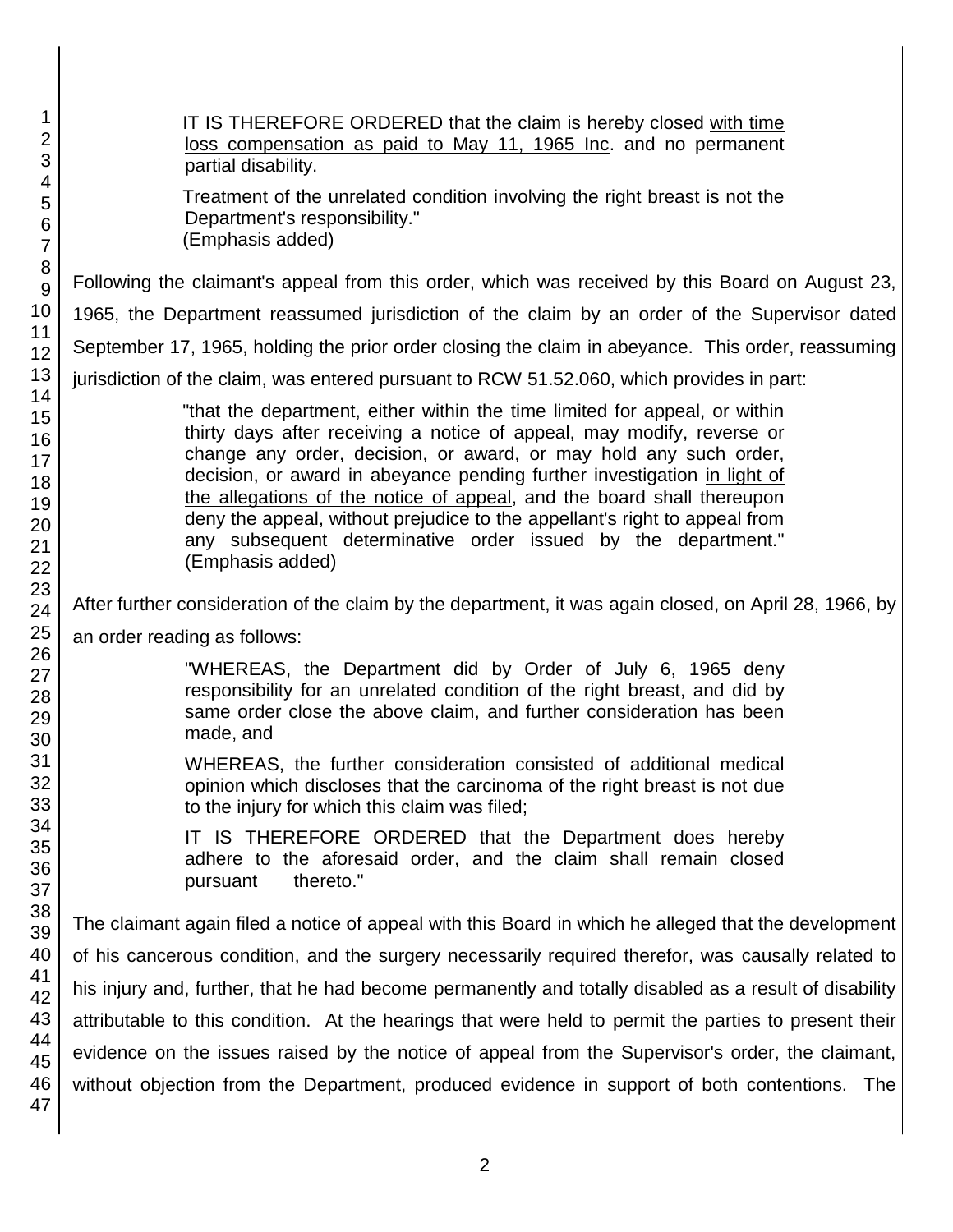Department's evidence, presented through the testimony of a medical expert who had examined the claimant in October of 1965, after the Department had reassumed jurisdiction of the claim, following his first appeal, was directed only to the first issue raised by the claimant's notice of appeal; that is, whether or not his cancerous condition had any causal connection with his injury. On November 29, 1966, a hearing examiner for the Board issued a Proposed Decision and Order in connection with the appeal, reversing the Supervisor's order and remanding the claim to the Department with direction to place the claimant on its pension rolls as a permanently and totally disabled workman. This proposed disposition of the appeal was based upon the finding that the claimant's cancerous condition in his right breast was causally related to his industrial injury, and upon the further finding that he had been thereby rendered permanently and totally disabled. The matter is now before the Board for review on the basis of the Statement of Exceptions the Department of Labor and Industries has filed to the Proposed Decision and Order.

The principal issue raised by the Department's exceptions presents a legal question respecting the Board's jurisdiction. The Department contends that in a case such as this, where it has closed a claim with no award for permanent disability and has, in the same order, segregated and denied responsibility for a pathological condition conceded to be present but asserted to be unrelated to the injury for which the claim was allowed, the Board's jurisdiction is limited to determining whether or not the condition in question is causally related to the industrial injury. It contends that if the Board in this case should find that the claimant's injury is causally related to his cancerous condition, either by way of initiating cause or by way of aggravation with consequent acceleration of the development of the carcinoma, its further jurisdiction would be limited to remanding the claim to the Department with direction to assume responsibility for the condition.

In support of its contention, that "the Board has no original jurisdiction to rate the disability for a condition which had been determined by the Department to be unrelated to the industrial injury for which the claim was allowed," the Department relies principally upon the case of Shufeldt v. Department of Labor and Industries, 57 Wn. 2d 758. It may be noted in this connection that the Department, in its Statement of Exceptions, has erroneously asserted that:

> "In the Shufeldt case, the Court said that the Board is an appellant body only and has no original jurisdiction. It was further stated there that the Board can only decide matters which had been previously decided by the administrative tribunal." (Emphasis added)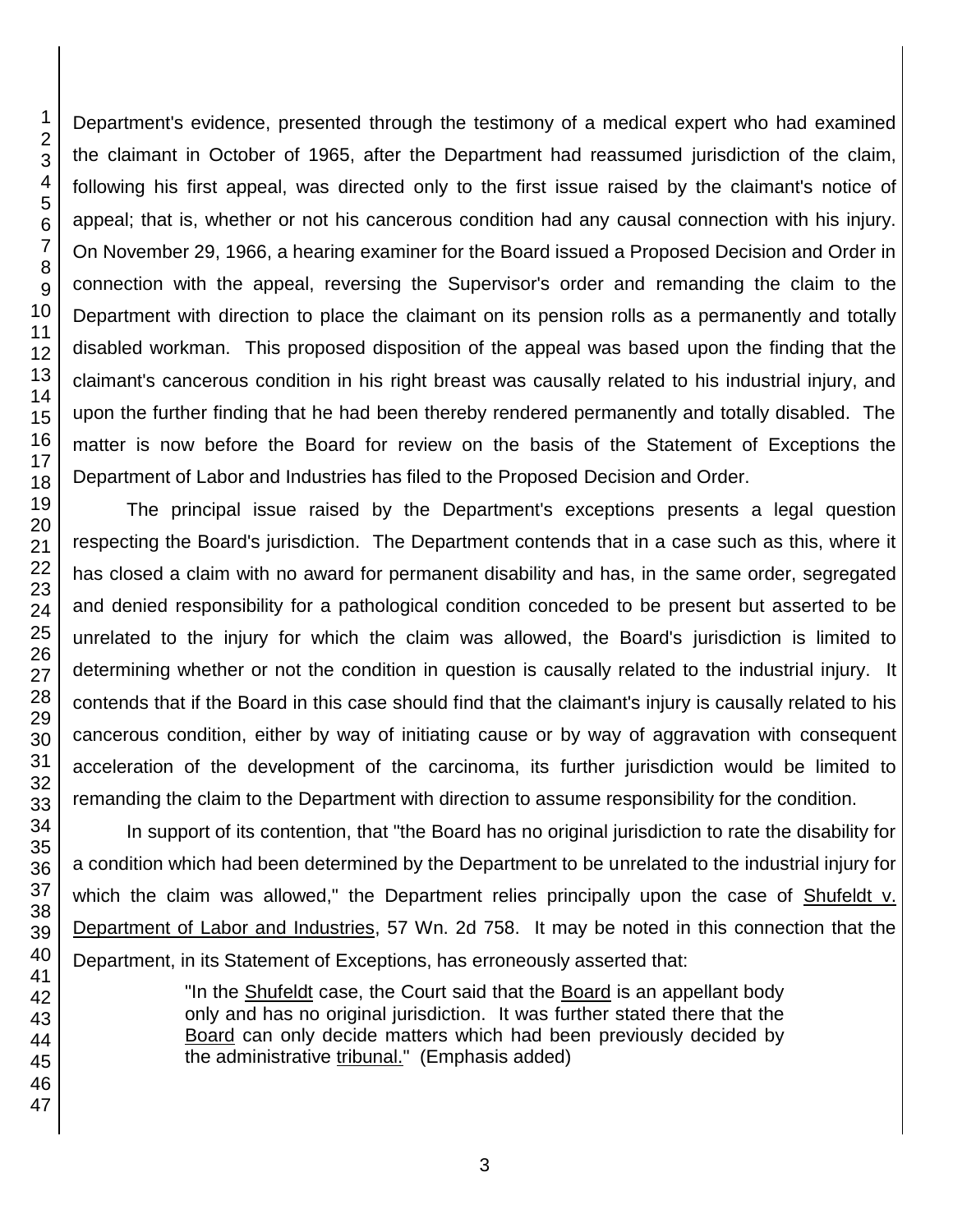The remarks of the Court in the Shufeldt case, erroneously paraphrased by the Department in its argument, in fact had reference, not to the jurisdiction of the Board of Industrial Insurance Appeals, which it referred to in its opinion as one of the "administrative tribunals," but to the jurisdiction of the Superior Court "on review of a decision of the Board of Industrial Insurance Appeals." This is apparent from what the Court actually said (57 Wn. 2d 758, 760):

> "The jurisdiction of the superior court on review of a decision of the Board of Industrial Insurance Appeals is appellate only. It has no original jurisdiction. It can decide only matters decided by the administrative tribunals. The only issue before the superior court upon the appeal in this case was the correctness of the department's decision holding that there was no relationship of cause and effect between the injury and any disability attributable to a heart condition. The department did not, nor did the Board of Industrial Insurance Appeals, consider the question of the extent of any disability attributable to the heart condition. Under such circumstances, the only issue in the superior court was the one decided by the Board of Industrial Insurance Appeals." (Emphasis added)

The only issue contested before the Board in the **Shufeldt** case was the question of causal relationship between the workman's injury and his heart condition. It is apparent that he had not had any stage of the proceedings before the Board alleged, or attempted to prove, the extent of his disability resulting from his heart condition; nor had the Department offered any proof as to the extent of his heart disability. Under these circumstances, the court's holding that the jurisdiction of the Superior Court in a workman's compensation case is defined by the scope of the issues contested before the Board of Industrial Insurance Appeals obviously does not support the Department's position in the present case that the Board, itself, upon finding the claimant's cancerous condition to be causally related to his injury, would have no jurisdiction to award him compensation for the disability that he has alleged in his notice of appeal was caused by his injury and that he has proved by competent evidence in proceedings before the Board.

The Board is an appellate body in the sense that it acquires jurisdiction of a case only upon appeal from an order or decision of the Department of Labor and Industries. It is also, however, the trial tribunal before which the evidentiary record in a case is made. Its role thus differs from that of the Department, which has original jurisdiction of the workman's claim, and from that of the Superior Court, which may decide his case only upon the record established before the Board. The scope of the Board's review of an order of the Supervisor of Industrial Insurance closing a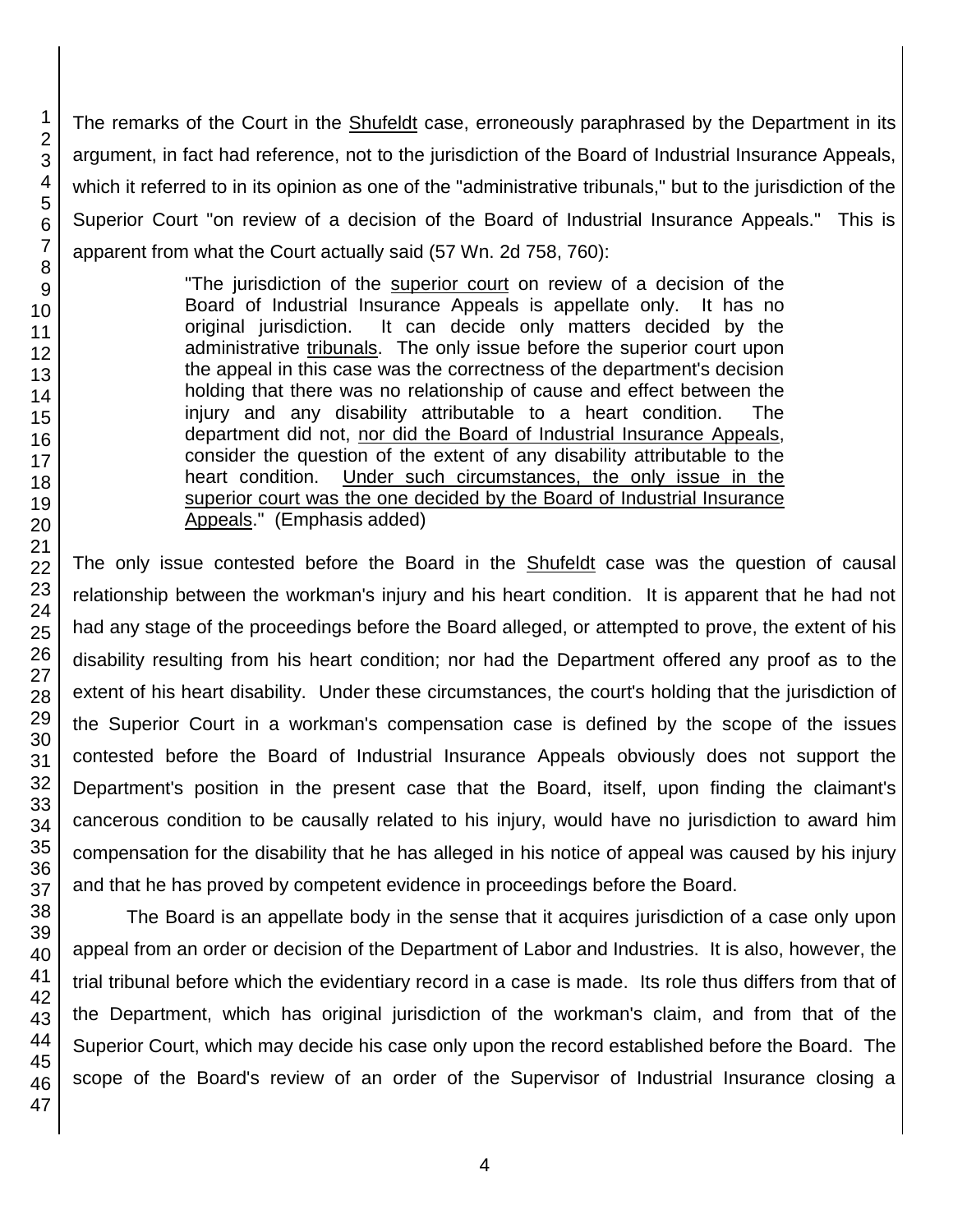workman's claim is defined by the notice of appeal and includes all issues properly raised therein. Brakus v. Department of Labor and Industries, 48 Wn. 2d 218; RCW 51.52.070; RCW 51.52.102. The issue before the Department in July of 1965, when it closed this claim with no award for permanent disability, after having re-opened the claim for aggravation of condition, and in April of 1966, when it adhered to its prior closing order, after having held it in abeyance pending further investigation of the claim following the claimant's notice of appeal from the July, 1965 order, was whether or not there had occurred any permanent aggravation of the claimant's disability attributable to his industrial injury. In deciding that the workman's condition attributable to his injury had not become aggravated and that he had no disability attributable to said injury, the Department fully exercised its original jurisdiction on the issue before it, and this issue was therefore properly placed before the Board by the claimant in his notice of appeal. See Noll v. Department of Labor and Industries, 179 Wash. 213.

It should be noted that the cases the Department has cited, apart from the **Shufeldt** case, in support of its position on this issue, are for the most part cases involving an appeal from an order rejecting a claim rather than an appeal from an order segregating and denying responsibility for a portion of the disability the workman alleges to have been caused by an injury for which a claim has already been allowed. The two situations are not legally analogous. When the Department rejects a claim on the ground that no accident or injury has occurred, or on any other ground, for example, that the claim was not timely filed or that the claimant was not engaged in covered employment, or that he was not in the course of his employment, the Department has never exercised its original jurisdiction to determine the claim on its merits in the sense as to the nature and extent of the relief, including medical treatment, time-loss compensation, or permanent disability award, to which the claimant may have been entitled if the Department had not determined that it was legally barred from doing so. There is, therefore, a clear distinction between "reject" cases and cases such as that here under consideration where the Department has exercised original jurisdiction allowing the claim and in determining the extent of relief to which the claimant is entitled.

It should be further noted that we are not here confronted with any element of surprise or lack of notice to the Department, such as, for example, was present in the case of Stansbury v. Department of Labor and Industries, 36 Wn. 2d 330, in which the Court stated:

> "... Unless the department has been advised of the theory on which a claimant is proceeding and the character of the relief desired, it has no opportunity to make the proper investigation and to grant the relief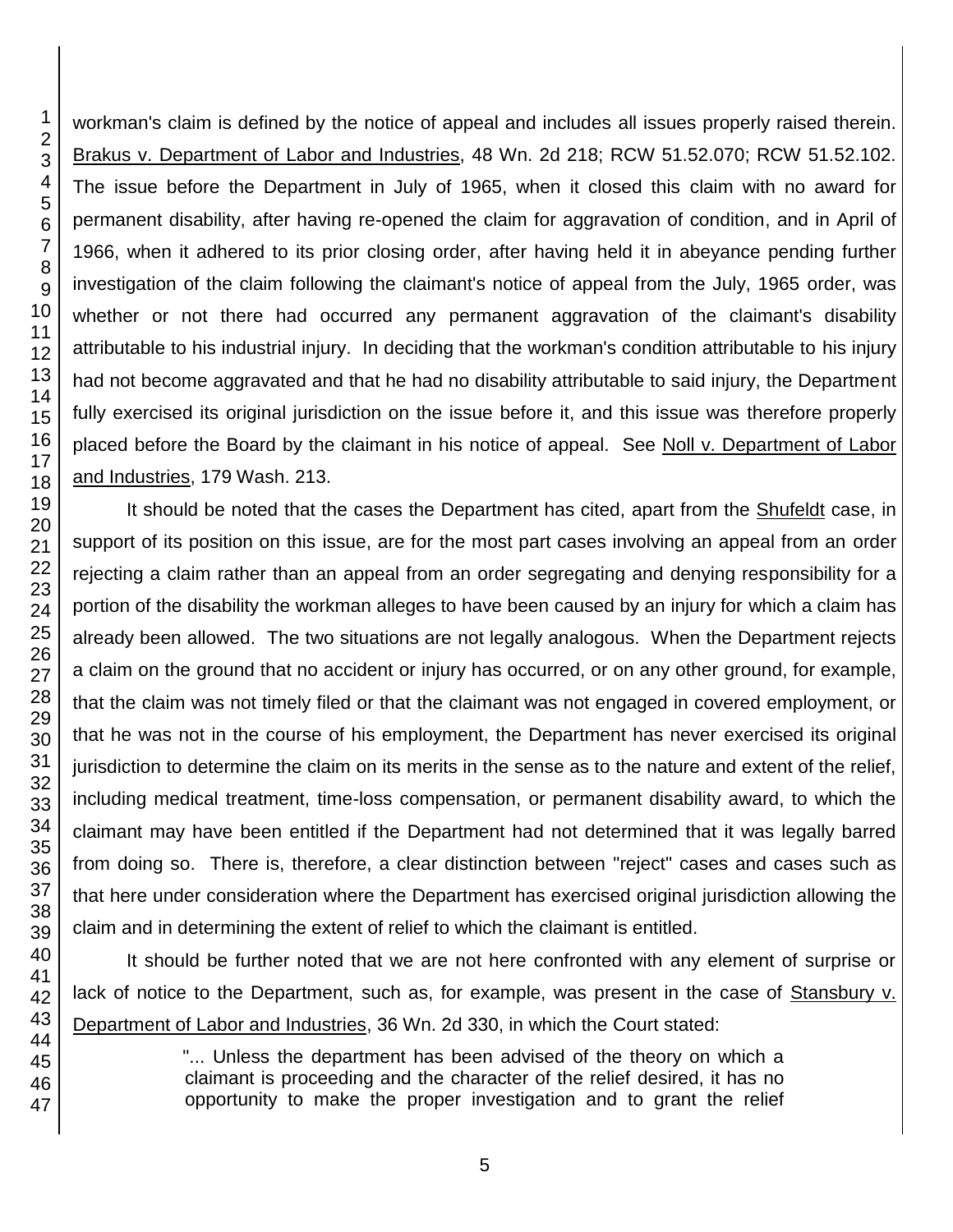requested, if it determines that the circumstances warrant it, or to obtain evidence to meet the issues raised by that theory if it is convinced that the relief requested is not warranted, or to raise questions of law which might be a bar to its consideration."

The claimant's notice of appeal from the Supervisor's order of July 6, 1965, is not now before us. In any event, as noted above, the Department deemed it advisable after considering the allegations contained therein, to resume jurisdiction of the claim to make a further investigation thereof, including a medical examination of the claimant directed toward his cancerous condition. When, after its further investigation, the Department again closed the claim in April of 1966, it is clear that it had in fact considered this condition and made a judgment with respect thereto. Furthermore, in his notice of appeal from the Supervisor's order of April 28, 1966, the contents of which are before us, the claimant has requested that he be granted a permanent total disability award for his disability resulting from the condition for which the Department has denied responsibility. At this point, if the Department felt itself unprepared to meet the issue as to the extent of the claimant's disability resulting from this condition, it could again, pursuant to the provisions of RCW 51.52.060, have held it s closing order in abeyance "pending further investigation in the light of the allegations in the notice of appeal." See Brakus v. Department of Labor and Industries, supra.

It is evident that the Department was fully apprised that the claimant was contending that his injury of April 30, 1963, encompassed his carcinoma and that he had permanent disability resulting therefrom, which he alleged to be total in nature. The Department had full opportunity to consider the issue thus raised. Furthermore, the Department raised no objection to the testimony of the claimant's medical witness as to his evaluation of the claimant's disability resulting from his carcinoma, and when, at the first hearing held in connection with this appeal, claimant's counsel asserted that the issue to be litigated embraced the extent of the claimant's disability resulting from the condition for which the Department had denied responsibility, counsel for the Department neither objected nor offered an alternative to this statement of the issue. It is apparent that the Department was in no way prejudiced by the litigation of such issue on this appeal as its medical witness had thoroughly examined the claimant and was obviously in a position to express an opinion as to the extent of disability attributable thereto, apart from the question of causal relationship, had he been asked. It may be noted finally, in this connection, that the case of Knowles v. Department of Labor and Industries, 28 Wn. 2d 970, is in accord with the result we have reached herein although the issue of jurisdiction was not discussed in that case.

6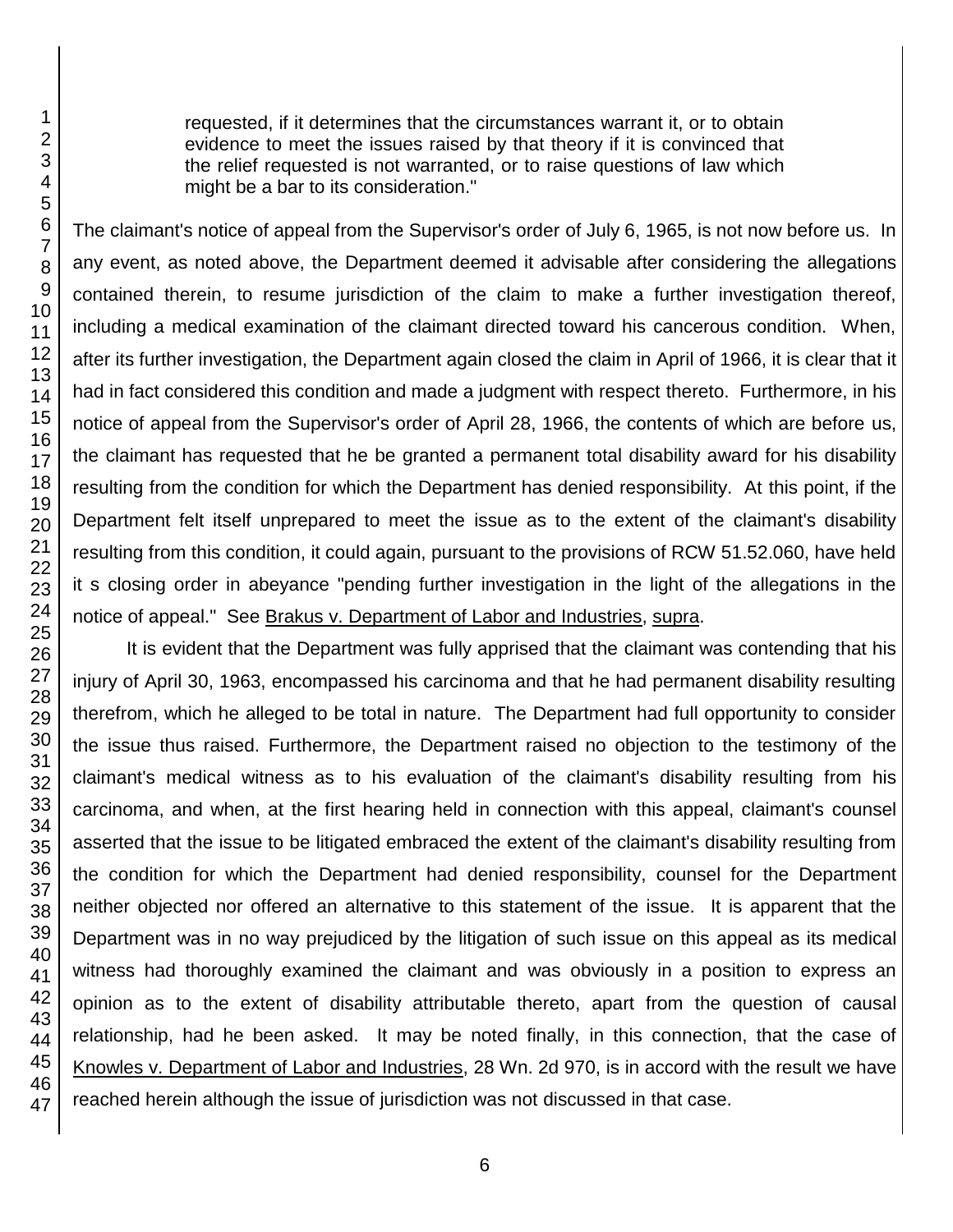We have considered the other exceptions raised by the Department to the Proposed Decision and Order, but deem them to be without sufficient merit to warrant discussion. The order of the Supervisor of Industrial Insurance dated April 28, 1966, will be reversed and this claim will be remanded to the Department of Labor and Industries with direction to place the claimant on its pension rolls as a permanently and totally disabled workman.

In the course of our review of the record in this appeal, we have considered the evidentiary rulings made by the hearing examiner and, finding no prejudicial error therein, hereby affirm said rulings.

# **FINDINGS OF FACT**

Based upon the record, the Board finds:

- 1. On April 30, 1963, the claimant, Anton E. Worklan, sustained an injury in the course of his employment with the Olympic Hotel, when he slipped and fell, striking his right breast against a lettuce crate. On June 19, 1963, a report of accident was filed with the Department of Labor and Industries. On November 18, 1963, the Supervisor of Industrial Insurance entered an order allowing the claim for medical treatment only, and closing it with no time-loss compensation or permanent partial disability award.
- 2. On January 27, 1965, the claimant filed an application to reopen his claim for aggravation of condition. On February 5, 1965, the Supervisor entered an order reopening the claim effective December 12, 1964, for treatment only, and effective January 12, 1965, for authorized treatment and action as indicated. On July 6, 1965, the Supervisor entered an order closing the claim with no award for permanent disability, and segregating and denying responsibility for a condition described as an unrelated condition of the right breast. On August 23, 1965, the claimant filed a notice of appeal with this Board from the Supervisor's order of July 6, 1965. Thereafter, on September 17, 1965, the Supervisor entered an order holding in abeyance his order of July 6, 1965, pending further investigation, whereupon the Board denied the claimant's appeal. On April 28, 1966, the Supervisor entered an order adhering to the provisions of the order of July 6, 1965. On May 10, 1966, the claimant filed a notice of appeal therefrom with this Board, which was granted by an order of this Board dated May 20, 1966.
- 3. On November 29, 1966, a hearing examiner for this Board entered a Proposed Decision and Order in connection with this appeal. Thereafter, within the period of time provided by law, the Department of Labor and Industries filed a Statement of Exceptions to said Proposed Decision and Order.